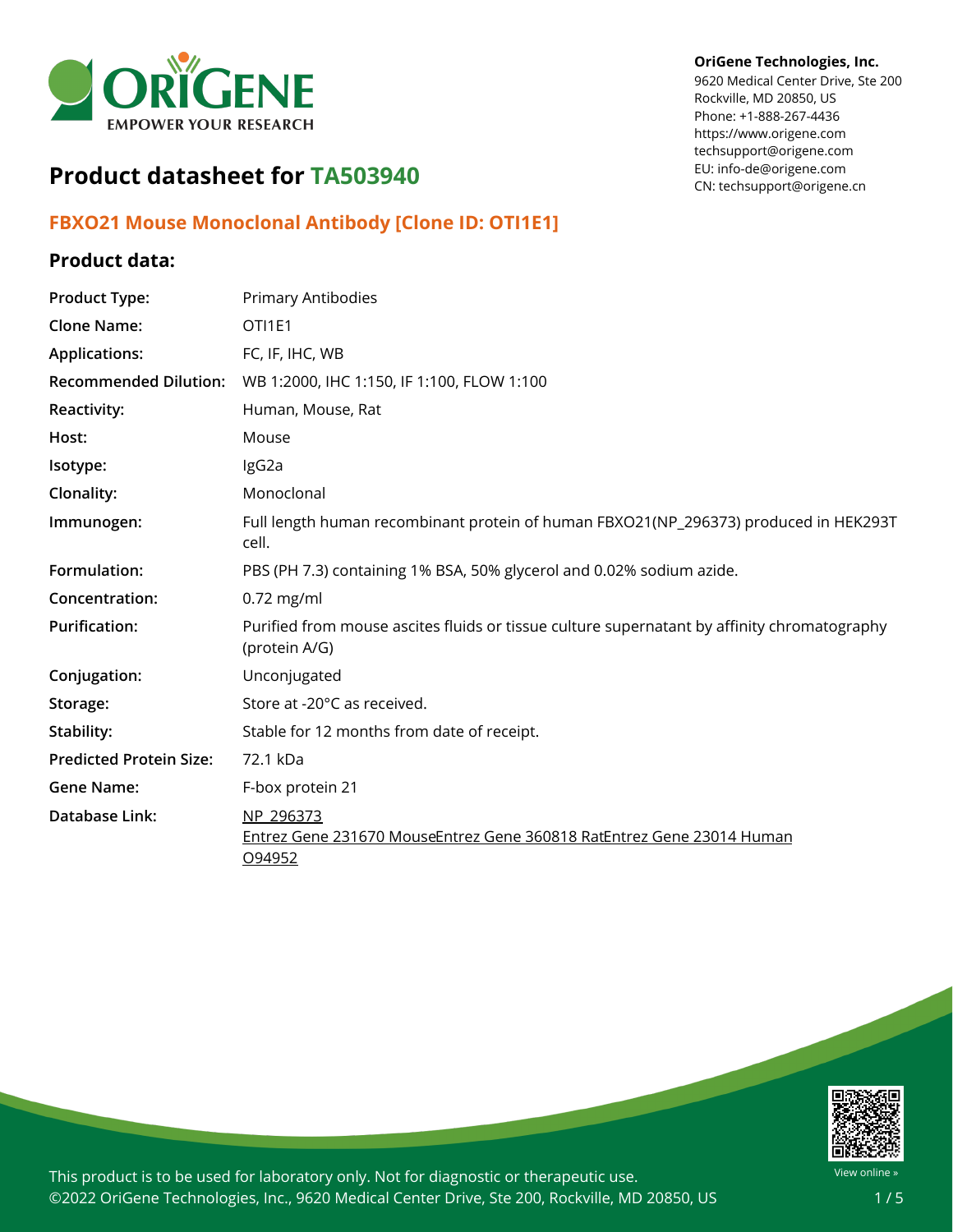#### ORIGENE **FBXO21 Mouse Monoclonal Antibody [Clone ID: OTI1E1] – TA503940**

#### **Background:** This gene encodes a member of the F-box protein family which is characterized by an approximately 40 amino acid motif, the F-box. The F-box proteins constitute one of the four subunits of ubiquitin protein ligase complex called SCFs (SKP1-cullin-F-box), which function in phosphorylation-dependent ubiquitination. The F-box proteins are divided into 3 classes: Fbws containing WD-40 domains, Fbls containing leucine-rich repeats, and Fbxs containing either different protein-protein interaction modules or no recognizable motifs. The protein encoded by this gene belongs to the Fbxs class. Alternative splicing of this gene generates 2 transcript variants. [provided by RefSeq]

**Synonyms:** FBX21

#### **Product images:**



HEK293T cells were transfected with the pCMV6- ENTRY control (Left lane) or pCMV6-ENTRY FBXO21 ([RC223095], Right lane) cDNA for 48 hrs and lysed. Equivalent amounts of cell lysates (5 ug per lane) were separated by SDS-PAGE and immunoblotted with anti-FBXO21.



Immunohistochemical staining of paraffinembedded Human Kidney tissue within the normal limits using anti-FBXO21 mouse monoclonal antibody. (Heat-induced epitope retrieval by 10mM citric buffer, pH6.0, 100°C for 10min, TA503940)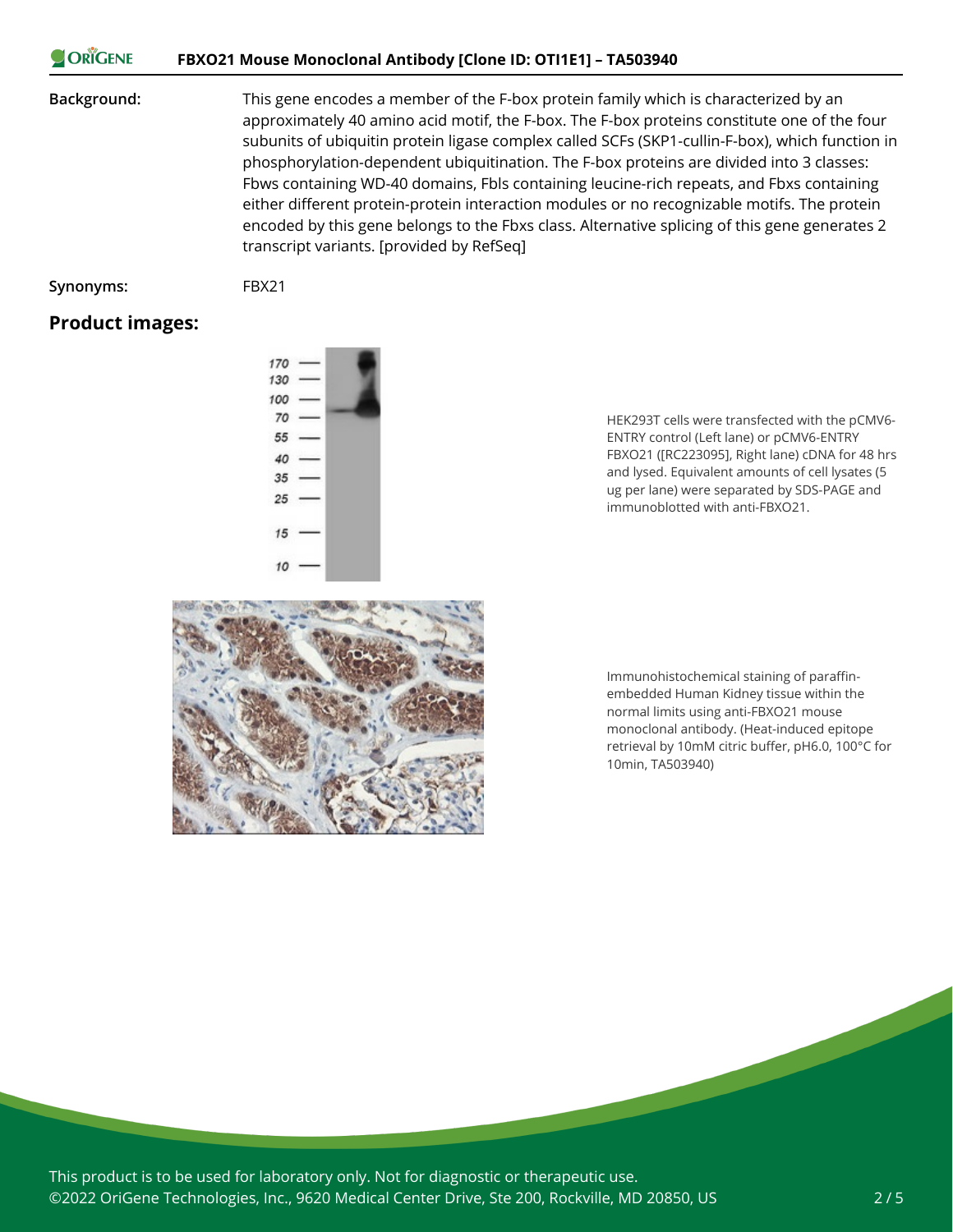ORIGENE



Immunohistochemical staining of paraffinembedded Carcinoma of Human lung tissue using anti-FBXO21 mouse monoclonal antibody. (Heat-induced epitope retrieval by 10mM citric buffer, pH6.0, 100°C for 10min, TA503940)

Immunohistochemical staining of paraffinembedded Adenocarcinoma of Human ovary tissue using anti-FBXO21 mouse monoclonal antibody. (Heat-induced epitope retrieval by 10mM citric buffer, pH6.0, 100°C for 10min, TA503940)

Immunohistochemical staining of paraffinembedded Human pancreas tissue within the normal limits using anti-FBXO21 mouse monoclonal antibody. (Heat-induced epitope retrieval by 10mM citric buffer, pH6.0, 100°C for 10min, TA503940)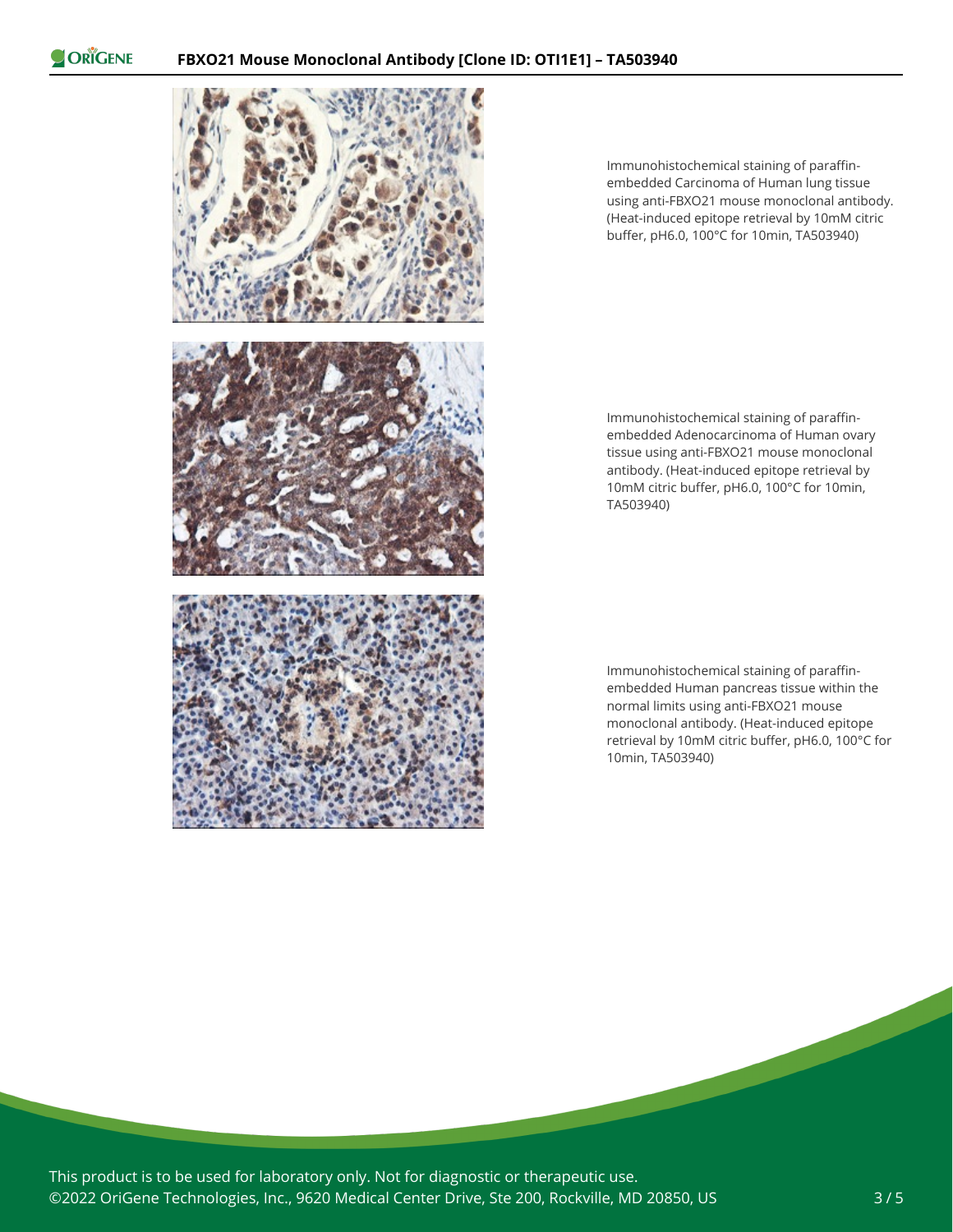ORIGENE



Immunohistochemical staining of paraffinembedded Human endometrium tissue within the normal limits using anti-FBXO21 mouse monoclonal antibody. (Heat-induced epitope retrieval by 10mM citric buffer, pH6.0, 100°C for 10min, TA503940)

Immunohistochemical staining of paraffinembedded Adenocarcinoma of Human endometrium tissue using anti-FBXO21 mouse monoclonal antibody. (Heat-induced epitope retrieval by 10mM citric buffer, pH6.0, 100°C for 10min, TA503940)

Anti-FBXO21 mouse monoclonal antibody (TA503940) immunofluorescent staining of COS7 cells transiently transfected by pCMV6-ENTRY FBXO21 ([RC223095]).